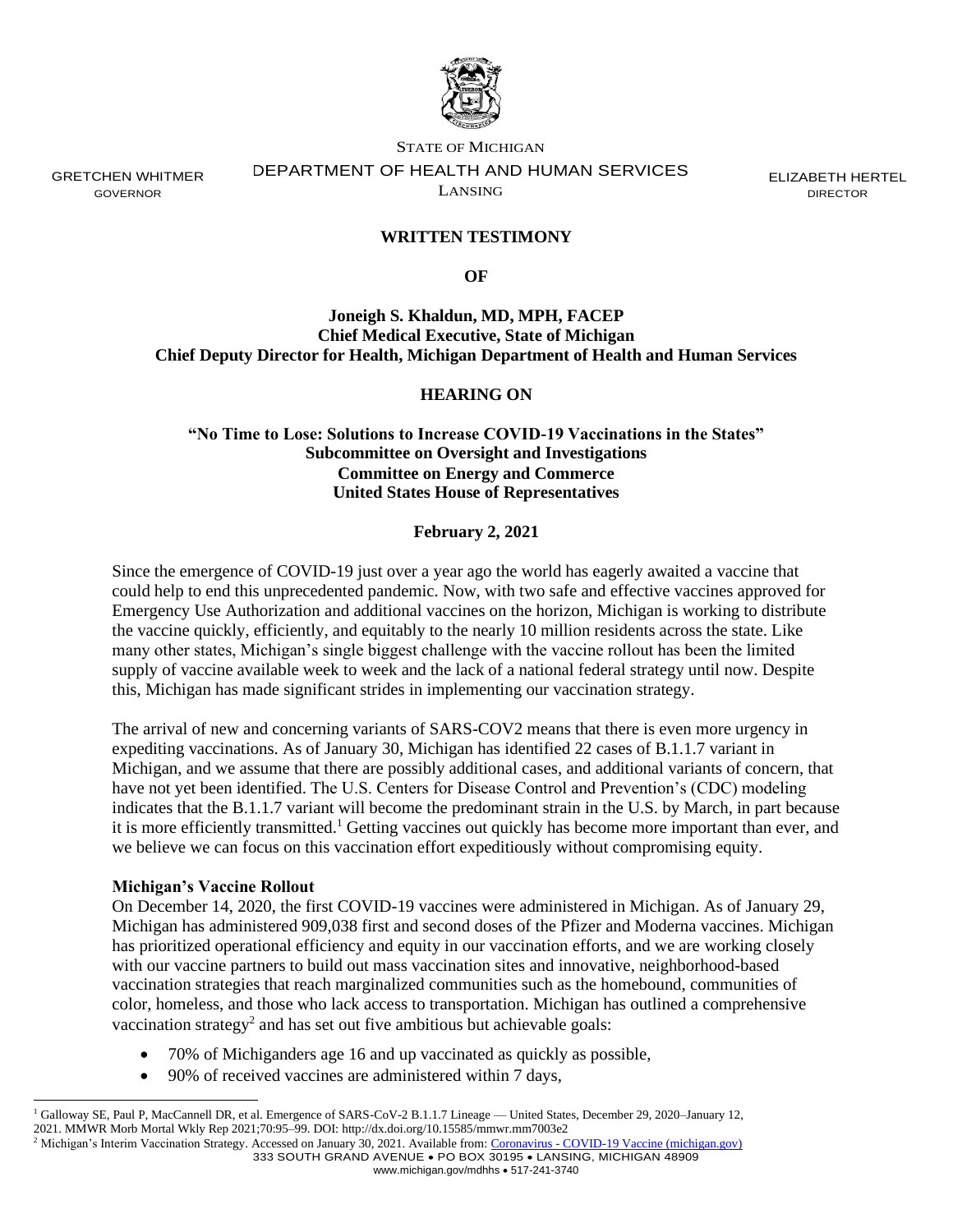- 95% of people get their second dose of vaccine within the expected time frame,
- No disparity exists in vaccination rates across racial and ethnic groups or by social vulnerability index, and
- No one has to drive more than 20 minutes to reach a vaccination site.

To achieve these goals, Michigan has engaged a robust coalition of stakeholders to make sure our operational capacity is maximized, the voices and needs of marginalized groups are heard, and a robust communications effort is made to assure people have access to accurate and timely information.

Hospitals, health systems and local health departments were the first to receive the vaccine, prioritizing front line healthcare workers. Michigan was one of the first states to move forward with vaccinating its 1B populations on January 11, and we are currently vaccinating individuals over the age of 65 and some essential front line workers such as child care and K12 teachers and staff; staff in prisons, jails, and other congregate settings; and first responders. Because of this effort Michigan has jumped more than 20 places in the past few weeks as it relates to the proportion of our population vaccinated. We remain one of the top ten states when it comes to percent of allocated vaccine that is distributed. Every vaccine that the State of Michigan has control of is accounted for as either administered or scheduled to be administered. There are no vaccines sitting in freezers and unaccounted for. We have built out an operational ability to vaccinate at least 50,000 people a day and only need more vaccine to be able to fully utilize this capacity. We have found that having ambitious but concrete goals for our partners, providing frequent communications and technical assistance, and intentionally broadening eligibility groups has allowed Michigan to improve the efficiency of its vaccination efforts.

# **Health Equity and Vaccine Allocation**

It is a tragedy that communities of color across the country have been disproportionally hard hit by the COVID-19 pandemic. This disparity is directly related to structural inequities and historical racism that has caused communities of color to have less access to the resources needed to achieve optimal health. Michigan was one of the first states to highlight this issue by releasing race and ethnicity data on COVID-19 cases and deaths. Through the work of our Coronavirus Task Force on Racial and Ethnic Disparities, Michigan has been able to essentially eliminate the disparity between African Americans and whites when it comes to COVID-19 cases and deaths. We did this specifically by engaging trusted community members, using data to target testing sites and bringing testing into neighborhoods, and developing and targeting messaging in collaboration with communities of color.<sup>3</sup>

Equity and fighting disparities has been woven into every part of Michigan's pandemic response, and we are building upon that work in our vaccination efforts. Many of the communities hardest hit by COVID-19 reside in areas with high rates of risk factors for severe COVID-19 outcomes. Michigan is utilizing this information, along with the CDC's Social Vulnerability Index (SVI), and the data on vaccination rates by race, to ensure we are deploying strategies that guarantee an equitable distribution of the COVID-19 vaccine. We are tracking race and ethnicity data on COVID-19 vaccinations but are challenged by significant gaps in the data being reported by our vaccinator partners. Michigan is implementing a plan to improve data systems and work with our local health department and hospital providers so that our race and ethnicity data is more robust.

As part of our efforts to target vulnerable populations for vaccinations, Michigan is partnering with Federally Qualified Health Centers, mobile clinics, local health departments, school-based health centers, and other community vaccinators. Every person in Michigan who wants to receive a vaccine will be able to. Michigan has no out-of-pocket costs for those wishing to receive a vaccine, nor do we have any

<sup>&</sup>lt;sup>3</sup> Michigan Coronavirus Racial Disparities Task Force. (2020). Michigan Coronavirus Racial Disparities Task Force Interim Report. Lansing: Michigan Department of Health and Human Services.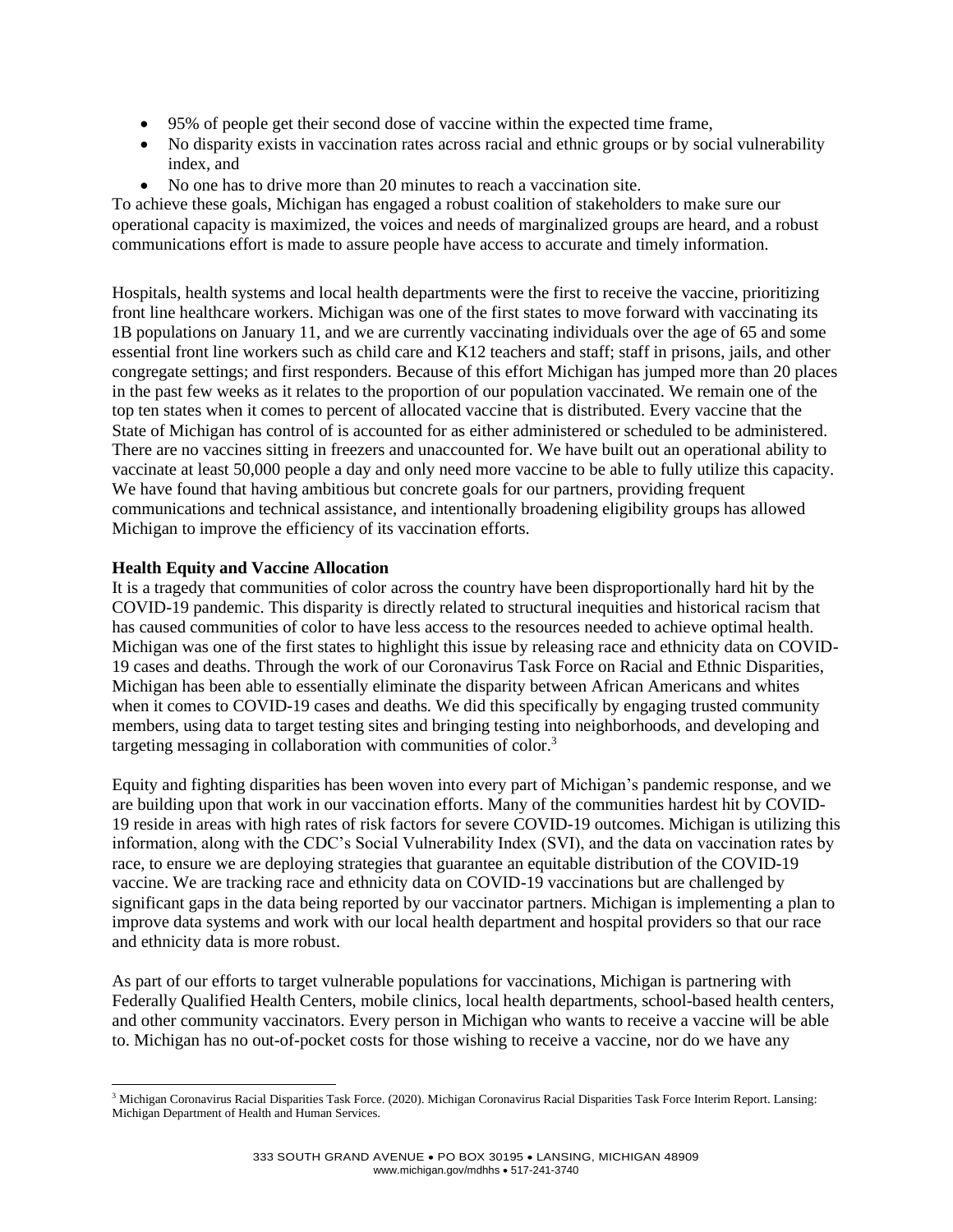citizenship requirements. We will also work with our partners to ensure all vaccination efforts meet national Culturally and Linguistically Appropriate Services (CLAS) standards.

To further ensure all Michiganders have equitable access to the vaccines, we will build a robust network of vaccination sites across the state in each emergency preparedness region with assistance from our federal and local partners and the Michigan National Guard. In each region, we will have at least one 24 hour drive through clinic and will leverage existing nontraditional spaces in communities such as barber shops, nail salons, casinos, and syringe service programs. Vaccines will also be available at existing neighborhood testing sites to further eliminate barriers to access. Michigan will leverage vaccinator partners to help reach our homebound populations and target hard to reach populations such as the incarcerated, homeless, those with disabilities, or those living with substance use disorders. Our strategy will utilize ride share programs to address transportation barriers and work to make vaccination sites no more than a 20-minute drive from a person's home, no matter if they live in an urban or rural area. Taken together, these efforts will help prevent disparities in vaccination rates across racial and ethnic groups and in rural and urban populations. We simply need more vaccine to be able to implement these strategies robustly.

## **Federal Long Term Care Program**

Michigan has engaged in the Federal Pharmacy Partnership for Long Term Care (LTC) Program to vaccinate staff and residents in 4,440 facilities across the state. As of January 28, 104,209 doses of vaccine had been administered to LTC staff and residents. Despite challenges related to the speed and data reporting shortcomings with this program, we are proud to say that as of last week all of Michigan's skilled nursing facilities have completed their clinics for first doses of vaccine. We anticipate most of our LTC facilities will have received the first dose of the vaccine no later than February 28, 2021.

While we are thrilled that many in this population have quickly received this life-saving vaccine, the rollout has not been without its challenges. Facilities were not evenly distributed among the federal pharmacy partners, putting the burden of contacting thousands of small residential facilities onto one pharmacy. This resulted in significant challenges, such as identifying a contact who could complete the scheduling process, and general skepticism and concern that these calls were scams. Working closely with the CDC, we brought in an additional federal pharmacy partner, a local entity known to the facilities, to help lessen the load. We have been able to transfer 1,192 facilities to this new partner – with clinics already underway. This innovation will enable LTC facility residents to receive their vaccines sooner, protecting them from this deadly virus.

Our team's diligence also helped us to discover that the number of doses allocated to the federal LTC pharmacy program overestimated the number of residents in each facility, resulting in more vaccines being allocated to the program than necessary. We were able to work with the CDC to reallocate those doses statewide without affecting our LTC residents' ability to receive vaccines. One ongoing challenge is that LTC program data is only updated in the Tiberius system twice weekly. This makes it difficult for us to know what is happening on the ground on any given day. To help overcome this, Michigan has worked closely with the federal pharmacy partners in an attempt to gather data daily. However, we are still having challenges with the accuracy and speed of the data reporting.

#### **Limitations in Vaccine Supply**

Michigan is primed and ready to expand our COVID-19 vaccination program, but the limited supply of vaccine allocated to the state on a weekly basis continues to be our largest barrier. We have a short-term goal of administering 50,000 shots per day, but could administer more than 80,000 utilizing nearly 2,000 already enrolled providers across a vast network that reaches both urban and rural areas in the state.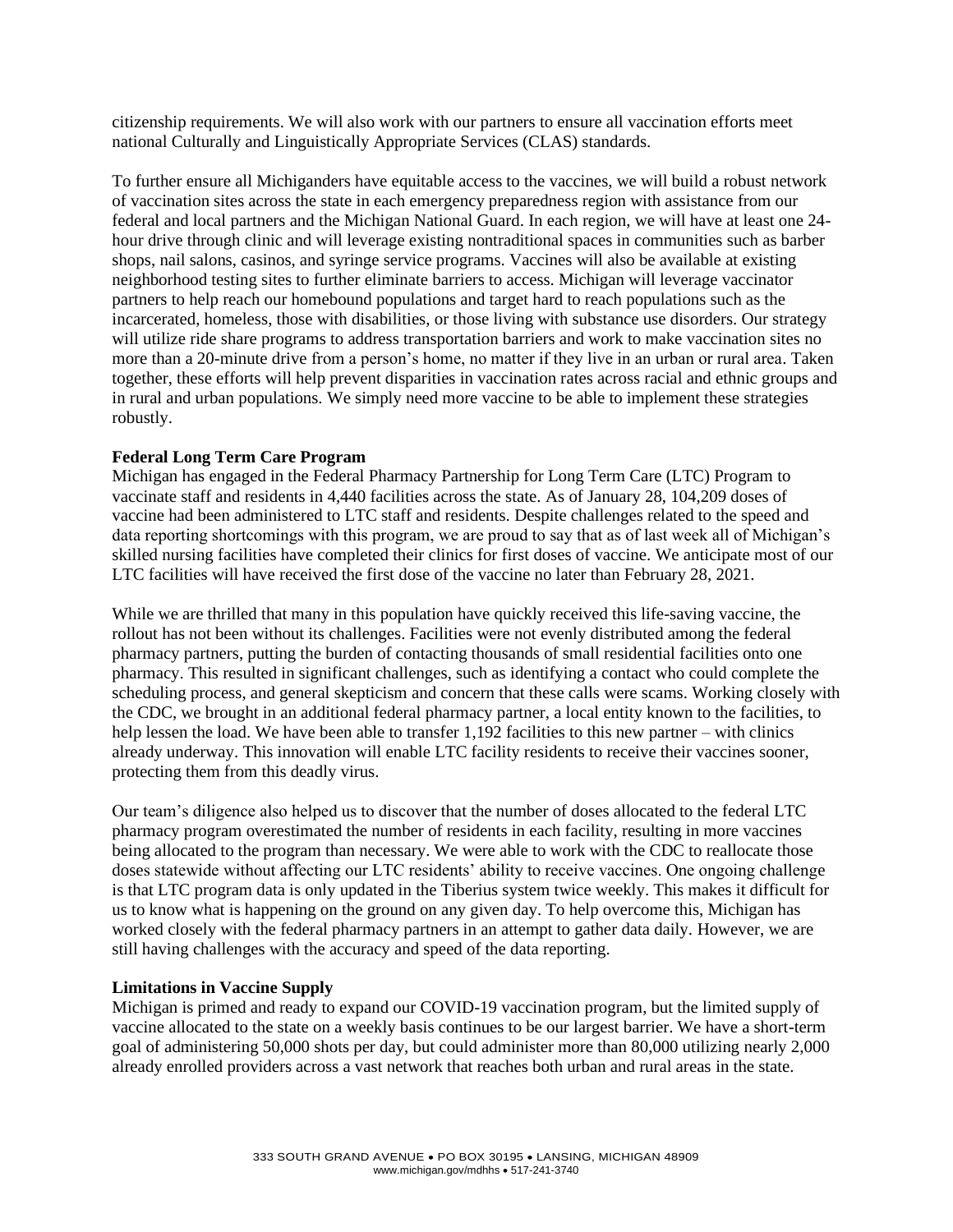We were pleased to hear last week that our state allocation would be increasing by 16% and that states would have three weeks of visibility into vaccine allocations, to support planning efforts. We were also glad to hear that the Biden Administration has agreed to purchase an additional 200 million doses; increasing vaccine supply by 50%.<sup>4</sup> We support President Biden's recent actions to invoke the Defense Production Act to shore up needed supplies, including personal protective equipment (PPE), as protecting the supply chain is crucial to supporting the pandemic response and vaccine rollout.<sup>5</sup> Michigan is excited to support the Biden Administration's goal of vaccinating 100 million people in 100 days and has built the infrastructure to be able to support that goal.

## **Consistent and Transparent Communication**

A challenge from the first days of the pandemic has been a lack of consistent and science-based messaging and transparency around decision-making from the federal government, with the vaccine being no exception. For example, on January 12, 2021, the Trump Administration announced it would be releasing Pfizer and Moderna vaccines that had been held in reserve,<sup>6</sup> only for reports to surface days later that no such reserve of vaccine existed, and states would not be receiving any additional doses.<sup>7</sup>

Communication failures, last minute changes, and conflicting messages have significantly limited every state's ability to effectively plan and communicate with our residents and vaccination partners. States need consistent and transparent information on our allocations with as much notice as possible to facilitate efficient planning and distribution.

Despite these challenges, we have made every effort to provide the public with transparent, accurate, and timely information to build trust. To this end, Michigan has already launched a robust communications effort to make it easier for the public to see how we're doing, know where to go to get vaccinated and when, and to bolster confidence in the vaccine's efficacy and safety.

Michigan will target communication efforts to communities with vaccine hesitancy and in populations where hesitancy creates the greatest risk, such as congregate care settings. Michigan will support broad and diverse coalitions to carry vaccine messages, including leveraging our Protect Michigan Commission, which was established to "heighten awareness of the safety and effectiveness of an approved COVID-19 vaccine, educate the people of this state, and help protect the health and safety of all Michigan residents."<sup>8</sup>

States need the federal government to amplify the safety and efficacy of the COVID-19 vaccine and restore public trust in our institutions. This includes messaging to historically marginalized communities and populations distrustful of the government, in part based on our country's history of scientific experimentation on vulnerable populations, but also due to the ongoing implicit and explicit bias that exists in the healthcare system.<sup>9</sup> People must not be shamed or stigmatized for their perspectives, and ample opportunities should exist to engage in robust and honest conversations so that people feel heard and can understand the science and facts about the vaccine development and distribution process. These efforts must be intentional and collaborative, engaging trusted community members and leaders and

<sup>4</sup> Stanley-Becker, I. McGinley, L. and Rowland, C. Biden administration seeks to buy 200 million more vaccine doses, to be delivered through the summer. *The Washington Post.* January 26, 2021. Accessed on 26 January 2021 from [https://www.washingtonpost.com/health/2021/01/26/vaccine-supply-biden/.](https://www.washingtonpost.com/health/2021/01/26/vaccine-supply-biden/) 

 $5$  Executive Order on a Sustainable Public Health Supply Chain. The White House. Issued January 21, 2021. Accessed on 27 January 2021 from https://www.whitehouse.gov/briefing-room/presidential-actions/2021/01/21/executive-order-a-sustainable-public-health-supply-chain

<sup>6</sup> Ebbs, S. Gittleson, B. and Martinez, L. Azar, Trump administration will no longer hold back 2nd shots, recommend 65 and older get COVID vaccine. ABC News. January 12, 2021. Accessed on 26 January 2021 fro[m https://abcnews.go.com/Politics/azar-trump-administration-longer](https://abcnews.go.com/Politics/azar-trump-administration-longer-hold-back-shots-recommend/story?id=75198254)[hold-back-shots-recommend/story?id=75198254.](https://abcnews.go.com/Politics/azar-trump-administration-longer-hold-back-shots-recommend/story?id=75198254)

<sup>7</sup> Isaac Stanley-Becker, I. and Sun, L.H. "Vaccine reserve was exhausted when Trump administration vowed to release it, dashing hopes of expanded access." *The Washington Post* January 15, 2021. Accessed on 26 January 26, 2021 from [https://www.washingtonpost.com/health/2021/01/15/trump-vaccine-reserve-used-up/.](https://www.washingtonpost.com/health/2021/01/15/trump-vaccine-reserve-used-up/) 

<sup>&</sup>lt;sup>8</sup> Executive Order 2020-193: Protect Michigan Commission [https://www.michigan.gov/whitmer/0,9309,7-387-90499\\_90705-547153--,00.html.](https://www.michigan.gov/whitmer/0,9309,7-387-90499_90705-547153--,00.html) <sup>9</sup> U.S. Public Health Service Syphilis Study at Tuskegee. Centers for Disease Control and Prevention. Accessed on 26 January 2021 from [https://www.cdc.gov/tuskegee/index.html.](https://www.cdc.gov/tuskegee/index.html)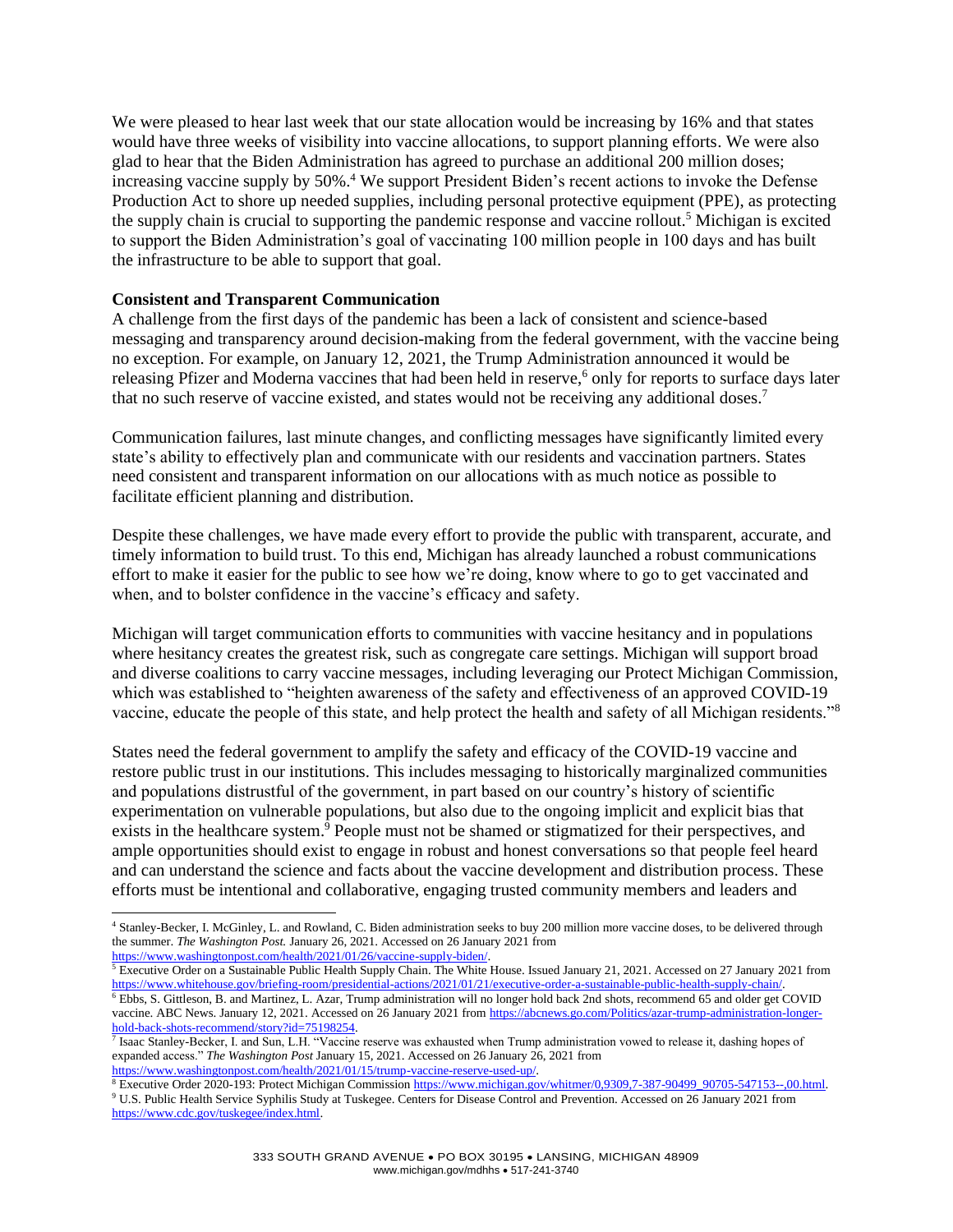stewards of information. Failure to do this well will only exacerbate the tragedy of the way this terrible virus has disproportionately ravaged communities of color.

## **Health Care Workforce**

Our heath care workforce in Michigan has risen to the unimaginable challenge of battling the COVID-19 pandemic over these long months. In spite of the ongoing hardships, we have had over 2,400 volunteers express an interest in assisting Michigan's COVID-19 vaccination efforts.

Southeast Michigan was hit particularly hard by the virus last spring, when PPE supplies were low to nonexistent and when treatment options were scarce. But our health care workforce met these challenges and provided critical care under unbearable conditions. It has been an honor to serve alongside them in the emergency department and see their dedication up close.

We cannot simply assume that our existing health care workforce – many of whom have been working almost nonstop in the COVID-19 trenches for a year – will be enough for this massive undertaking. That is why the State of Michigan strongly supports President Biden's call for mobilizing and expanding the public health workforce by 100,000. These individuals will assist with vaccine outreach and contact tracing in the near term and will bolster our public health capacity by transitioning into community health roles in the long-term.

The Michigan National Guard has also been a critical partner in our vaccine rollout. The Guard has partnered with local health departments across the state to address communities' needs, including supporting COVID-19 vaccination efforts in the communities in which they live; thereby, leveraging and fortifying existing community ties. The National Guard has maximized the ability of local health departments to administer their weekly vaccine allocation by increasing staff capacity that would not be possible without their support. They also engage in a variety of tasks encompassed within vaccination efforts, such as reconstituting the vaccine, entering vaccine information in Michigan's immunization system, providing patient observation, and as vaccinators. As of January 26, 2021, the Michigan National Guard has administered approximately 34,000 doses. To date, 578 Michigan National Guard-supported vaccination events have been scheduled.

In additional to the Michigan National Guard, we are actively pursuing a variety of avenues to augment our health care workforce in the state, including partnering with Emergency Medical Services, creating strike teams, and utilizing the Michigan Volunteer Registry.

#### **Data and Reporting**

Michigan has long been a leader in vaccine registries. The Michigan Care Improvement Registry (MCIR), first implemented in 1998, became Michigan's birth to death registry in 2006 – preparing Michigan to manage vaccine data from the H1N1 pandemic and setting us up for success with the COVID-19 vaccine. The MCIR system is equipped to manage the lifecycle of the vaccine, including vaccine ordering, inventory, and distribution. The system tracks all COVID-19 doses and shares data directly with the CDC to meet reporting requirements. MCIR securely contains more than 11-million-person records and over 160 million shot records.

Michigan has struggled with Operation Warp Speed's Tiberius system, which was originally voluntary, but later became essential to understand vaccine allocation and distribution. The system is very complex and required multiple staff to undergo training in a short period of time to learn how to navigate it effectively. The system also lacks details about vaccines in the pipeline, which hamstrings our planning.

Michigan has also been challenged by the reporting on the CDC's website. The website has often been significantly delayed or inaccurate, and includes first dose, second dose, and LTC data in a way that is